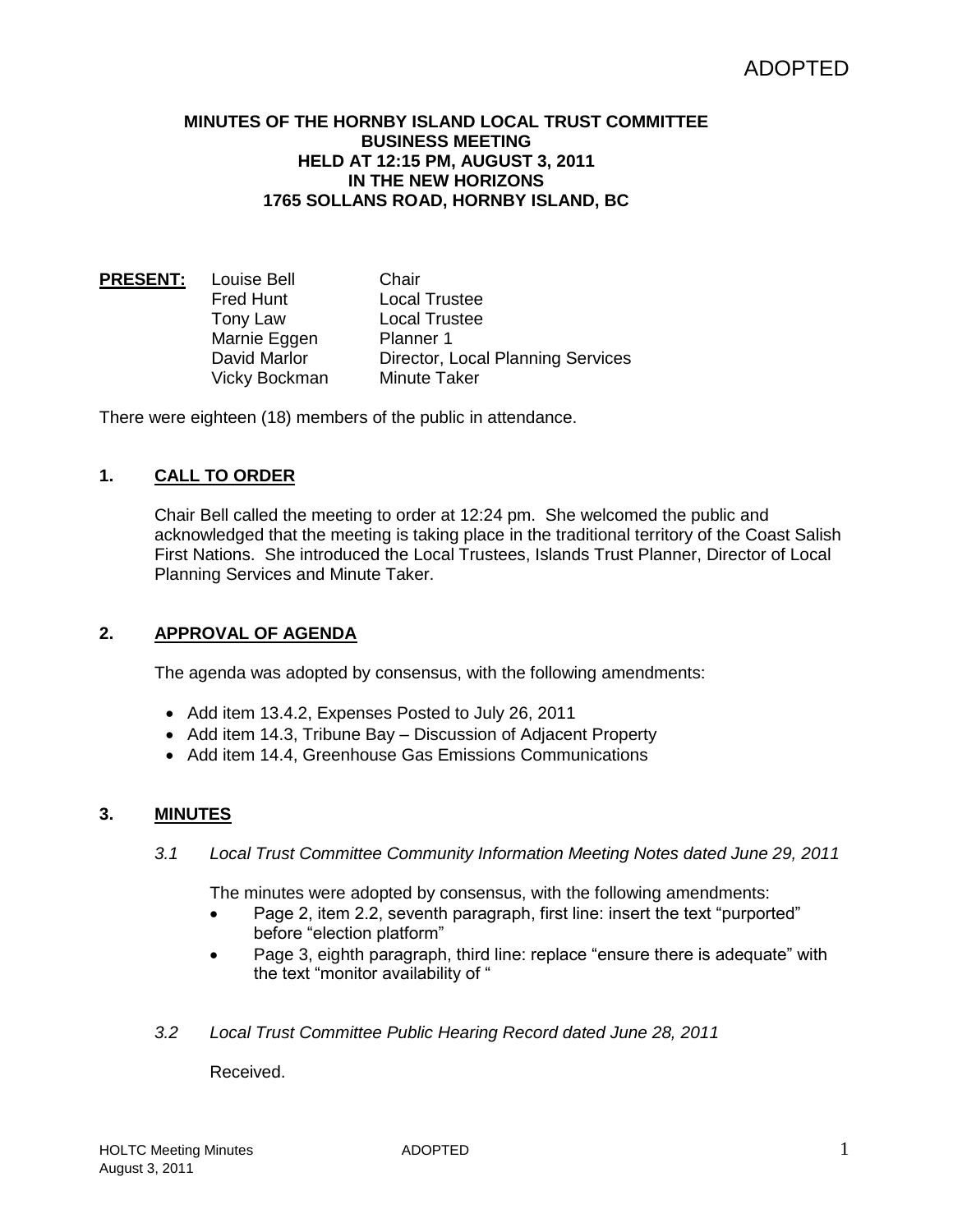## *3.3 Local Trust Committee Meeting Minutes dated June 29, 2011*

The minutes were adopted by consensus, with the following amendments:

- 1. Page 3, fourth paragraph: change the text "participated in" to "chaired a"
- 2. Page 3, sixth paragraph, first line: change the text "Trust Hunt" to "Trustee Hunt"
- 3. Page 5, item 10.1.1, first paragraph, fifth line: change the text "recital E" to "Article E"
- 4. Page 13, last line: add a comma after the text "basis" and before "the community"
- 5. Page 14, resolution HO-056-2011, third line: remove the text "as amended"
- 6. Page 16, second paragraph, first line: change the text "Riparian Area Regulations" to "Riparian Areas Regulation"
- 7. Page 16, second paragraph, second line: change the text "potentially fish and non fish-bearing aspects" to "potentially fish bearing and fish bearing water courses"
- 8. Page 16, item 13.4, first paragraph, last sentence: change text to read "She said that she will be suggesting that aquaculture not be included as a permitted use in areas outside of the existing shellfish tenures."
- 9. Page 17, first paragraph, second line: change text from "on Winchelsea Islands" to "on South Winchelsea Island"
- 10. Page 17, item 15.1, first bullet: insert the text "proposed" before "Bylaws 142 and 143"
- 11. Page 18, fourth paragraph second line: insert the text "on proposed Bylaws 142 and 143" after "provide information"
- *3.4 Section 26 Resolutions Without Meeting*

None.

*3.5 Advisory Planning Commission Minutes*

None.

# **4. BUSINESS ARISING FROM MINUTES**

*4.1 Follow-up Action List dated July 26, 2011*

Planner Eggen provided updates to the Follow-up Action List dated July 26, 2011.

*4.2 Meeting with K'omoks First Nation*

The possible meeting date of September 12, 2011 with the Denman Island Local Trust Committee and the K'omoks First Nation was discussed. It was the consensus that the Hornby Island Local Trust Committee was agreeable to the proposed date. Chair Bell stated that she would discuss the matter with members of the Denman Island Local Trust Committee and will relay the outcome of that discussion to Planner Eggen for response to the K'omoks First Nation.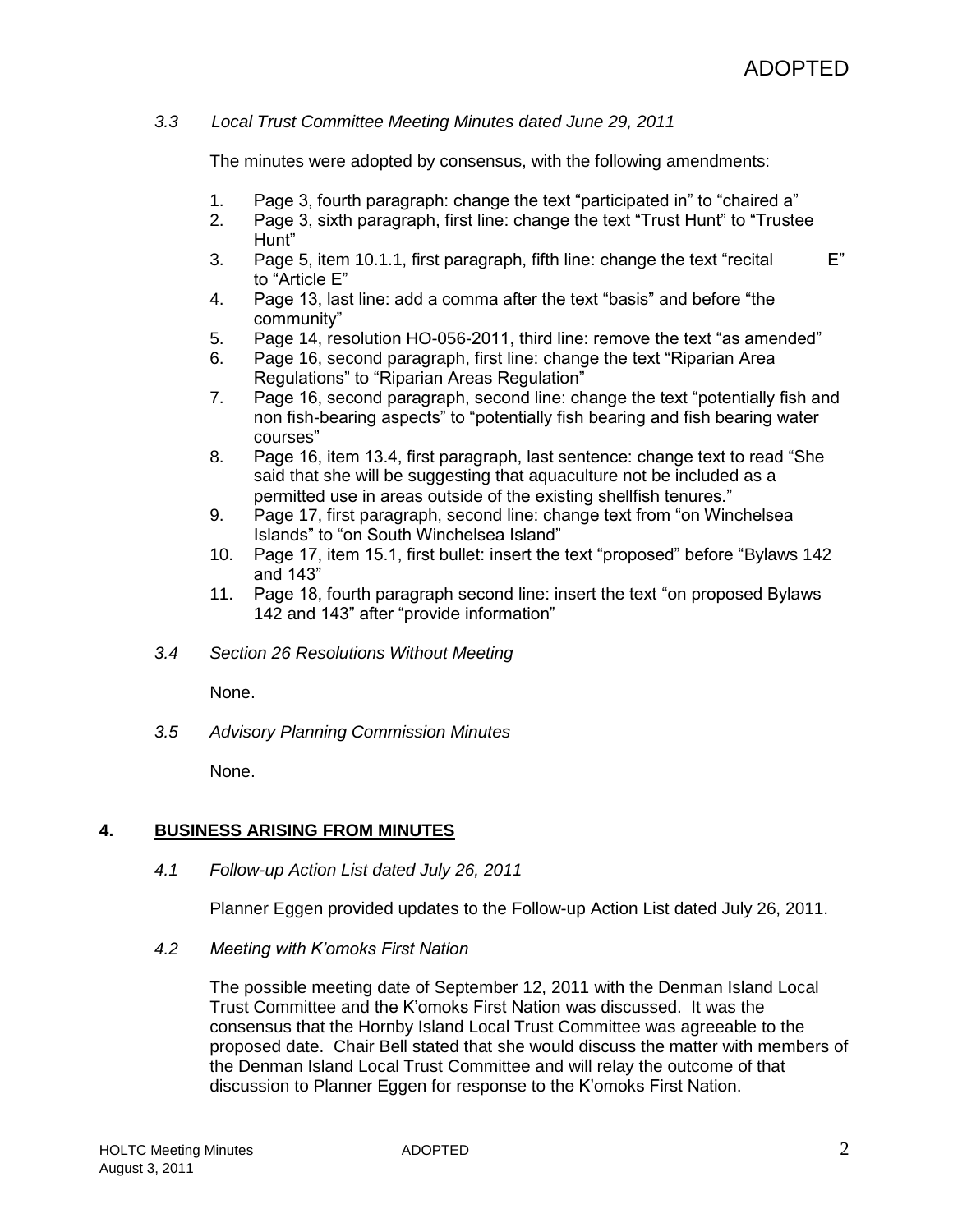# **5. CORRESPONDENCE**

None

# **6. TRUSTEES' REPORT**

Trustee Hunt stated that the Islands Trust bulletin board on the Co-op porch has been revamped and is back up and functioning again. He reported on the cost for the project which is now complete.

Trustee Hunt said that on July 26, 2011 he attended an Islands Trust Executive Committee meeting in Victoria where the Hornby Island proposed bylaws concerning vacation home rentals were discussed. He reported on the process and stated that the Executive Committee approved the proposed bylaws unanimously at that meeting.

Trustee Law reported that he attended the July 26, 2011 Executive Committee meeting by telephone and expressed his appreciation to Chair Bell for her clear articulation of the proposed bylaws and understanding of the community. He said that proposed Bylaw 142 has now been forwarded to the Minister of Community Sport and Cultural Development for approval.

Trustee Law gave a report on BC Ferries matters, stating that a three-week closure of ferry service for dock repairs has now been established with a beginning date of mid-October. He said that there will be two open houses on this subject which will be advertised and will provide opportunities for the public to speak to specific questions or concerns they have about the closure. He also reported on communications with the new BC Ferry Commissioner and an upcoming meeting with Ferry Advisory Committee Chairs.

# **7. CHAIR'S REPORT**

Chair Bell explained the role of the Executive Committee in considering bylaws and reported on the business conducted at Executive Committee meetings held last month. She said that these meetings included approval of proposed amendments to Official Community Plans and Land Use Bylaws for Hornby, Gabriola and Galiano Islands. Chair Bell added that the Executive Committee also considered numerous pieces of correspondence relating to Islands Trust matters and reviewed the progress and future timeline on the series of videos being prepared on the Islands Trust.

# **8. BYLAWS**

*8.1 Proposed Bylaw No. 141 cited as "Hornby Island Land Use Bylaw No. 86, 1993, Amendment No. 1, 2010"*

Planner Eggen stated that staff has received correspondence relating to the proposed bylaw and confirmed that no new information has been received since the public hearing.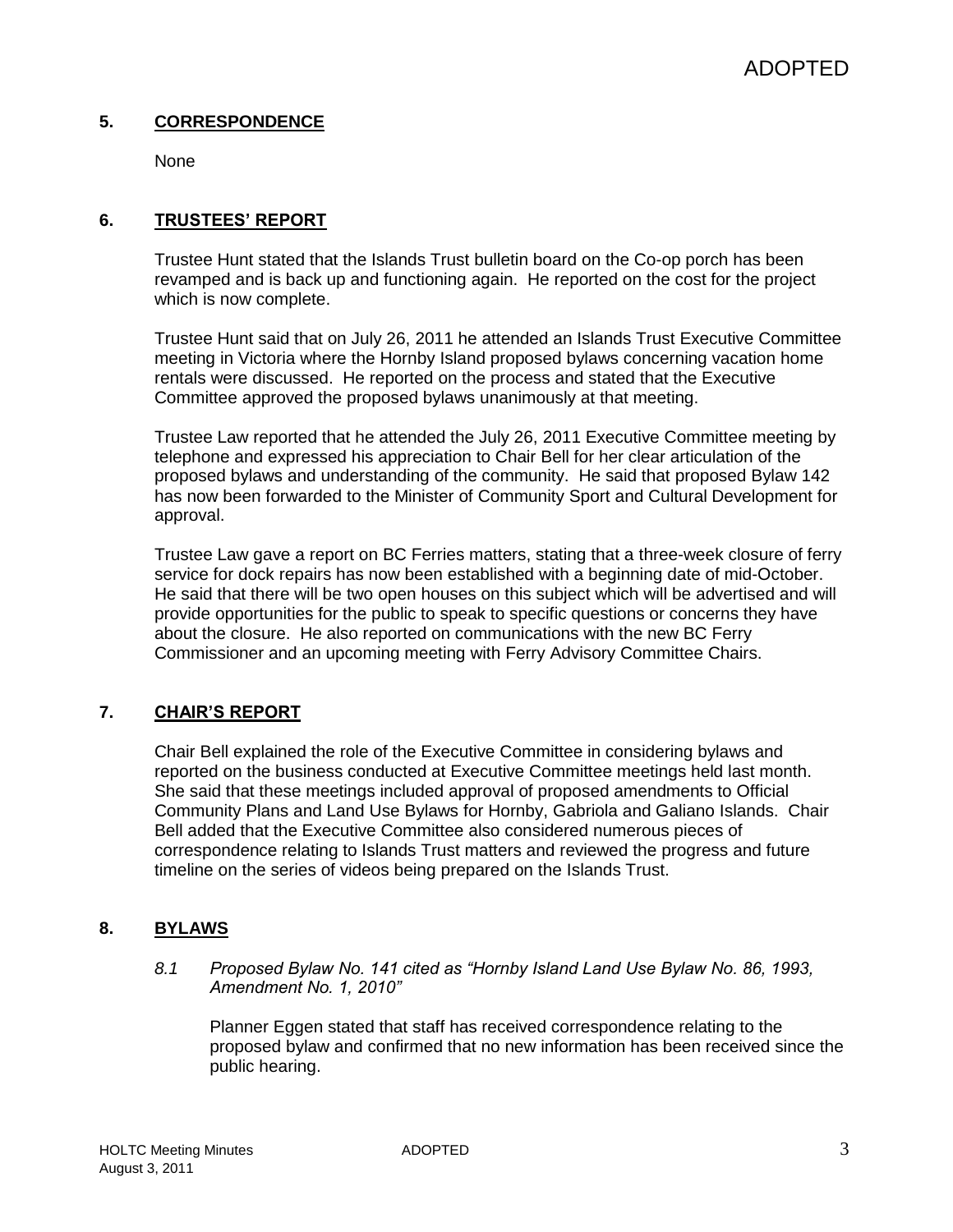Chair Bell reported that the Covenant and Statutory Right of Way for the proposed bylaw have been accepted for registration at the Victoria Land Title Office.

Trustee Hunt summarized the history of the proposed amendment and outlined the procedural steps leading to the consideration of adoption of proposed Bylaw 141. He said that he appreciated the type of organized expression of interest that was represented by those attending today's meeting.

Trustee Law articulated the reasons that he has been open to considering this proposal. He stated that the two-year process is reflective of the time the Local Trust Committee has taken to solicit public input and to strengthen requirements in order to reflect the community's concerns about the property.

*HO-066-2011* It was **MOVED** and **SECONDED** that proposed Bylaw No. 141 cited as "Hornby Island Land Use Bylaw No. 86, 1993, Amendment No. 1, 2010" be adopted.

### **CARRIED**

Trustee Law acknowledged the degree of community interest and stated that the Local Trust Committee has worked diligently to attempt to reflect that interest in the proposed bylaw. He added his appreciation for the applicant's cooperation during this process.

Chair Bell explained, for the benefit of the members of the public in attendance, the process and rationale for post public hearing guidelines as set out in the Local Government Act.

Trustee Hunt noted that the Hornby Resort is in a Development Permit Area and that prior to proceeding with development the Local Trust Committee must be satisfied that it meets the guidelines for form and character for development which are identified in the Official Community Plan. He confirmed that the Local Trust Committee will work to ensure that these are considered in order to be consistent with the Hornby style, ethic and character.

# **9. DELEGATIONS**

None.

### **10. TOWN HALL SESSION**

Comments were made concerning the proposed Hornby Island Resort as follows:

**Wendy Burke** stated that she is concerned with the water that will be used and expressed her opinion that even with water catchment there is not enough water on Hornby to support this development.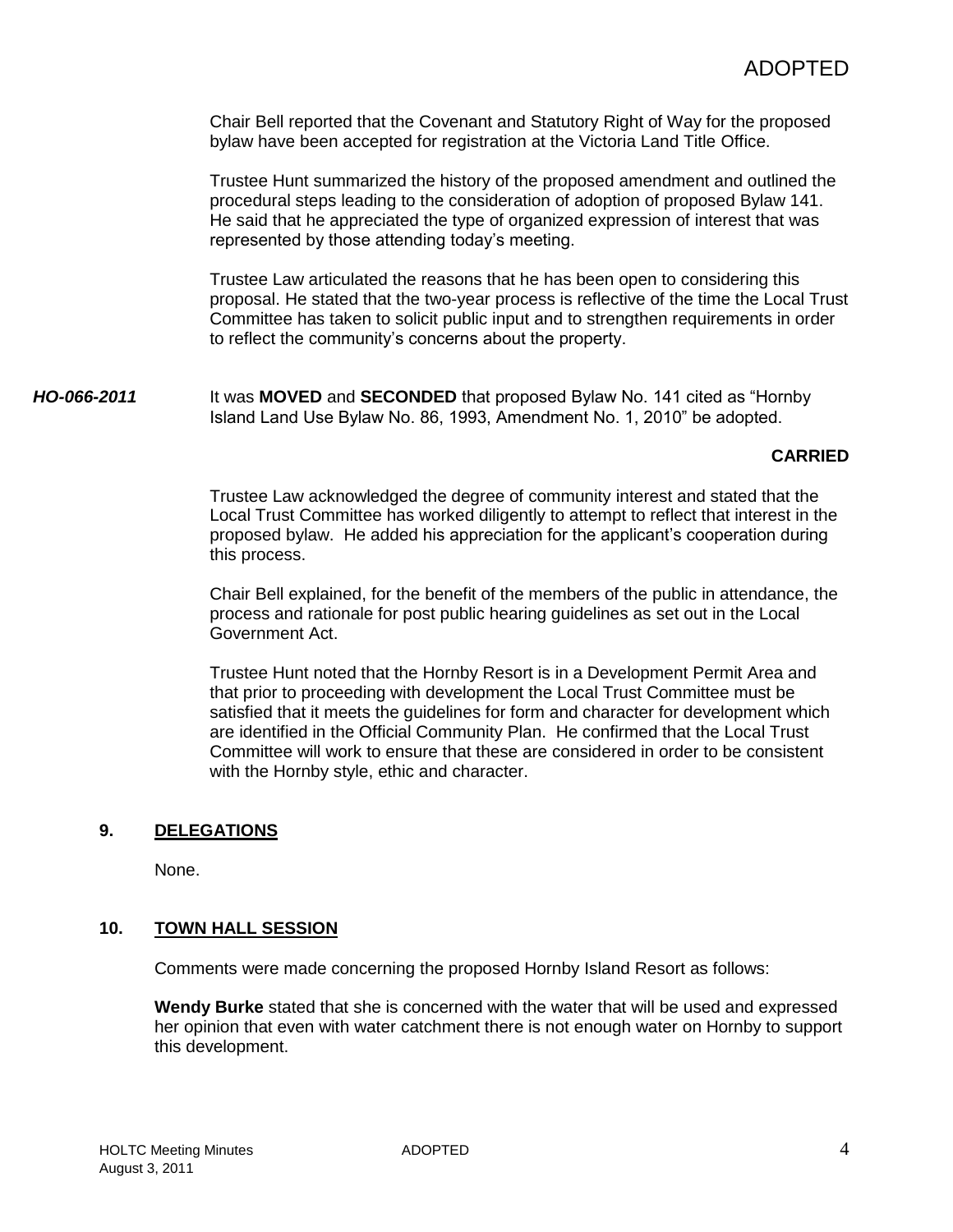**Maureen Smith** asked what information the Trust had received to indicate that there was sufficient water for the development. She questioned whether the capacity of the aquifer was sufficient to support the proposed use.

**John Cooper** asked if Islands Trust had personnel to evaluate and confirm the water report provided by the professional engineer. He said that he has been objecting to the density of this proposed density for two years and questioned the justification for this development in an area that has water problems.

Director Marlor responded, saying that the Islands Trust staff does not include an engineer or person with other qualifications for this work, and that staff rely on the professional's report provided by applicant.

**John Howard** said that he wanted to learn more about the septic aspect of the system being proposed. He noted that professionals had suggested additional site evaluations be conducted and that the report concluded that the subsoil was shallow. He asked if the monitoring had been completed and if so, what the result was. He added that a professional engineer has the responsibility to ensure that the project complies with sewage regulations.

**Cathie Howard** expressed her objection that a second public hearing had not been held. She said that this approval is opening the door for commercial development on Hornby, that the project is too big, and that the difficult septic situation is well known. She asked that the Local Trust Committee take this into account during the development permit phase.

**Sheila Farrington** asked if the water and sewage engineering reports were available for the public to view. She asked what the opportunities are for public input in the development permit application process. She asked who defines what is considered "new information" and stated her opinion that it would be beneficial for the Local Trust Committee to define what they consider as new. She asked if the meaning of "new information" is clearly defined anywhere.

Director Marlor responded, outlining the meaning of the term "new information", as used in this context.

**Michelle Easterly** stated her objection to the proposed development's density, use of water and increased sewage at Shingle Spit which she said is the most vital part of Hornby Island. She expressed her opinion that the Islands Trust cannot ensure that wells will not run dry as a result of this development. She stated her objection to the process that did not allow a petition to be added to today's agenda as late information and asked if Planners had been advised of the petition. She objected to third reading having been given at a meeting on Denman Island and expressed her opinion that the minutes did not accurately reflect her objection to the development. She said that she does not understand what constitutes new information.

**William Thomas** said that he strongly objects to the process and bringing this reading forward. He asked if the information regarding density had been provided to the public during the process and expressed his opinion that people are opposed now that they understand the implications of water and density.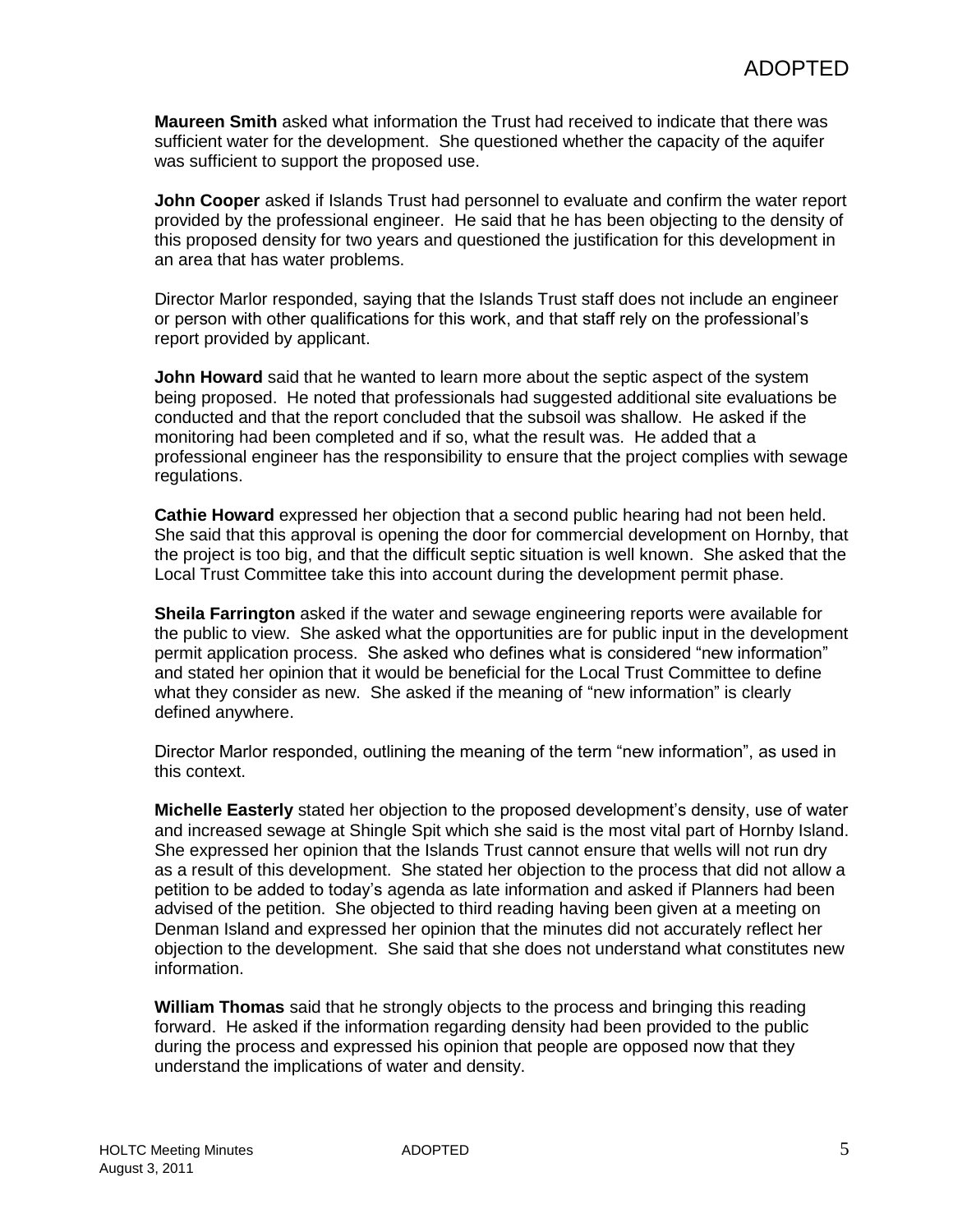**John Ross**, the proponent, provided an overview of the government guidelines for daily water usage per person, multiplied by the number of people per unit and the number of units. He then provided the output of the well and said that it produces an adequate flow for the estimated usage. He added that there would be a water catchment cistern and that low-water use fixtures would be installed. He explained that the water shortage problems in the past were due to old washing machines that used 43 gallons per load.

Trustees Law and Hunt, Chair Bell, Planner Eggen and Director of Local Planning Services Marlor responded to the concerns and answered questions that had been raised by those addressing the topic of the Hornby Island Resort in the Town Hall Session.

**Janet LeBlancq** said that she is happy that the Local Trust Committee is taking a proactive approach to enhance the relationship with the K'omoks First Nation, whose name for Hornby Island is Jai Dai Aich, and means The Outer Island.

**Karen Ross** commended the Local Trust Committee for showing leadership in a difficult year of hearing from people with a wide diversity of opinions and for obtaining the approval of the vacation home rental bylaw from the Executive Committee.

**Sheila Farrington** asked for clarification about flexibility during Town Hall Sessions and asked if agendas can describe how or when it is appropriate for people to speak.

Trustee Law stated the Town Hall Session is the opportunity for people to speak to items on the agenda or about any item concerning the Islands Trust.

Chair Bell thanked the audience for their Town Hall input today and said that if members of the public wish to review reports concerning the Hornby Island Resort development, the Islands Trust Gabriola Island Office can be called to request copies.

Chair Bell recessed the meeting at 2:36 pm and reconvened the meeting at 2:53 pm.

# **11. APPLICATIONS AND PERMITS**

None.

# **12. LOCAL TRUST COMMITTEE PROJECTS**

None.

# **13. REPORTS**

*13.1 Islands Trust Council – Strategic Plan 2008 – 2011 updated May 24, 2011*

Chair Bell commented that it was her understanding that this report was to be received on a quarterly basis. Planner Eggen stated that she will follow up on this.

*13.2 Work Program Reports Top Priorities Report and Projects List Report dated July 26, 2011*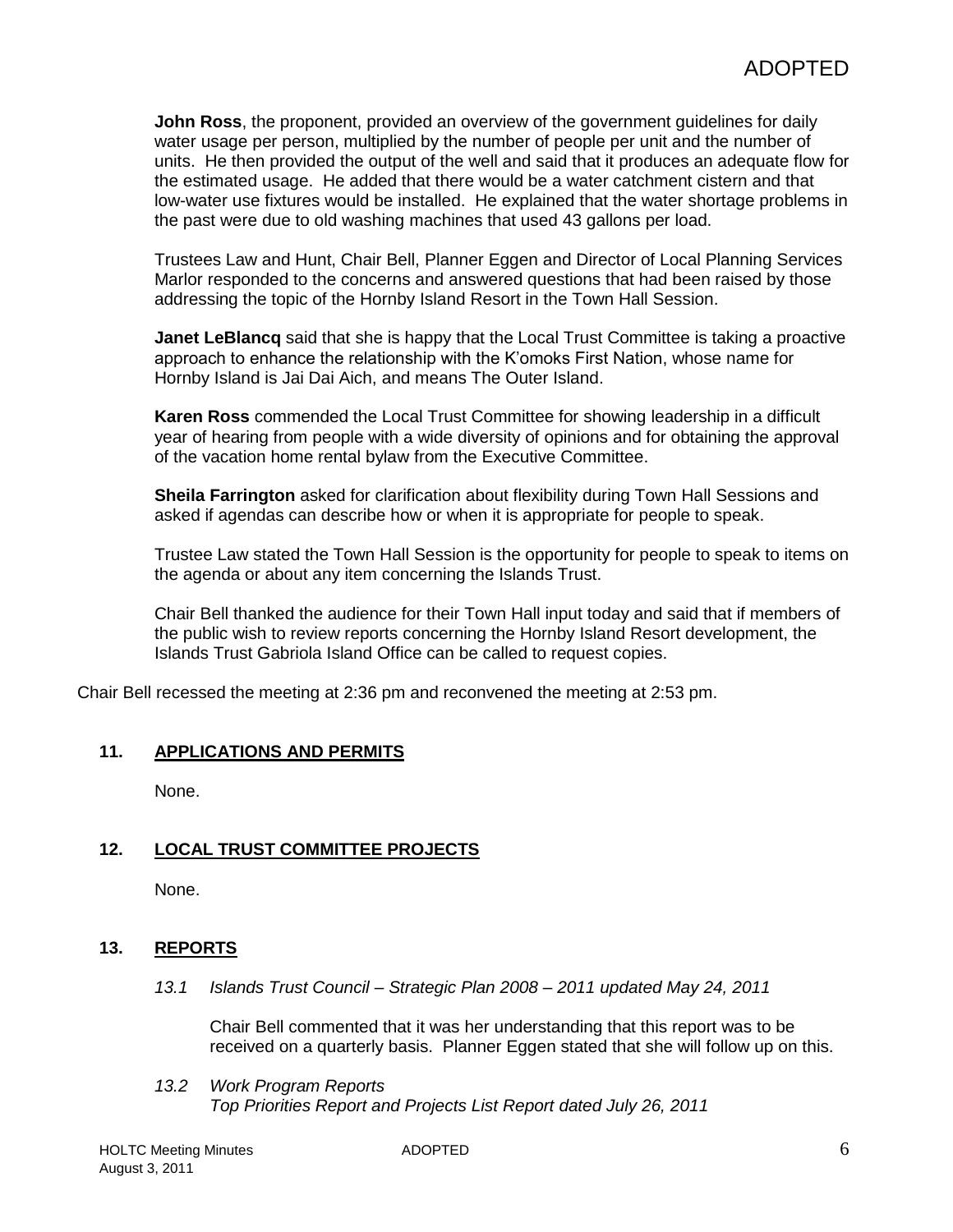Planner Eggen reviewed the Top Priorities Report and Projects List dated July 26, 2011.

*13.3 Applications Log - Report dated July 26, 2011*

Planner Eggen presented the Applications Log Report dated July 26, 2011 and stated that there is no new information to report.

Trustee Hunt requested inclusion of landowner names in the Applications Log file information in the future to help Trustees identify the subject properties.

- *13.4 Trustee and Local Expenses*
	- *13.4.1 2012/13 Budget Preparations*

There was discussion regarding the 2012/2013 budget preparations with consideration of items to be considered as Top Priorities.

*HO-067-2011* It was **MOVED** and **SECONDED** that the Hornby Island Local Trust Committee request staff to provide a draft budget breakdown of Official Community Plan and Land Use Bylaw review and Riparian Areas Regulation program items for 2012/2013.

### **CARRIED**

*13.4.2 Expenses Posted to July 26, 2011*

Planner Eggen reported that the Finance Officer has requested Local Trust Committee expenses be split among the sub categories for the 2011/2012 fiscal year. Discussion followed to identify needs for the various categories.

- *HO-068-2011* It was **MOVED** and **SECONDED** that the Hornby Island Local Trust Committee expenses for the 2011/2012 fiscal year be distributed as follows:
	- 65200 \$3,200
	- 65210 \$300
	- 65220 \$400
	- 65230 \$500
	- 65240 \$200

### **CARRIED**

### **14. NEW BUSINESS**

*14.1 HO-NAP-2011.3 (Fischer-Natural Area Protection Tax Exemption Program) Memorandum dated August 3, 2011*

The Memorandum dated August 3, 2011 was received for information.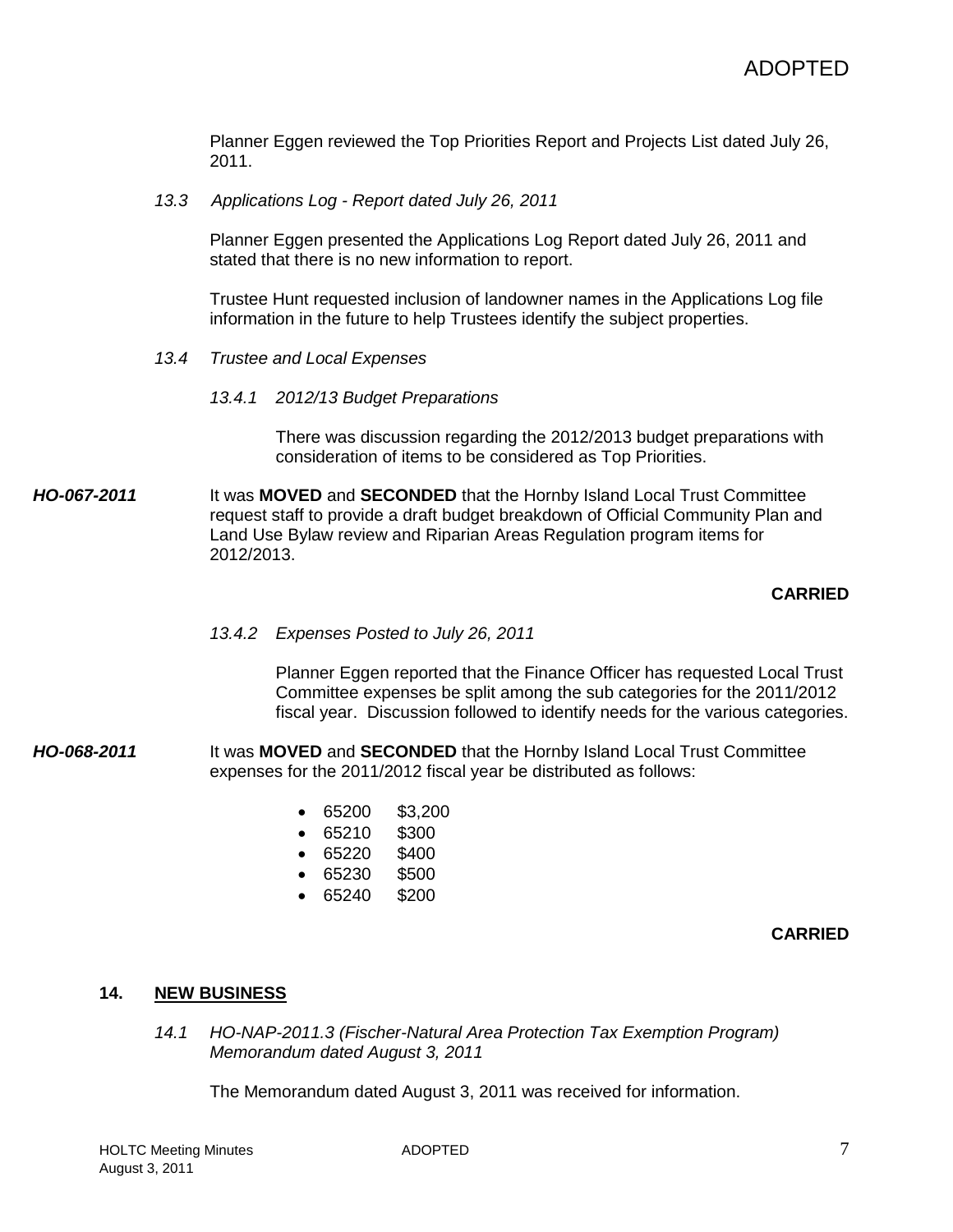Trustee Hunt noted that the memorandum heading should read "Fischer property".

There was discussion regarding the difficulty of identifying the proposed covenant areas boundary lines on the maps of the property which were provided in black and white with the memorandum.

The Local Trust Committee requested staff to photocopy these maps, which reference red outlines, either in colour or in some other way so the boundaries are clearly differentiated for future reports.

### *14.2 HO-NAP-2011.4 (Knott-Natural Area Protection Tax Exemption Program) Memorandum dated August 3, 2011*

The Memorandum was received for information, and it was noted that the memorandum heading should read "Knott property".

## *14.3 Tribune Bay – Discussion of Adjacent Property*

Trustee Law presented information regarding the Scott property which is adjacent to the southern boundary of Tribune Bay Provincial Park. He reported that the property is for sale and said that development of this property could seriously compromise the view-scape, ambiance and character of the Park. He stated that the owner has expressed interest in the property being acquired by BC Parks as a preferred option.

Discussion followed regarding the possible role of the Local Trust Committee and potential actions to take. Trustee Law provided a review of relevant policies in the Hornby Island Official Community Plan which would support consideration of protection of the property.

The Local Trust Committee endorsed by consensus the proposal that Trustee Law facilitate a meeting with appropriate parties to explore options to conserve the property.

## *14.4 Greenhouse Gas Emissions Communications*

Trustee Law reported that he and Trustee Hunt are continuing to work on the Greenhouse Gas Emissions Communications project, stating that they would like to have it be a collaborative, community-based process.

Trustee Hunt stated that a presentation date of September 24, 2011 might be appropriate as that is the date that Moving Planet is holding a worldwide rally to bring attention to climate change and to propose solutions.

# **15. ISLANDS TRUST WEBSITE**

### *15.1 Hornby Page*

The following additions were requested for the Hornby Page of the Islands Trust website: